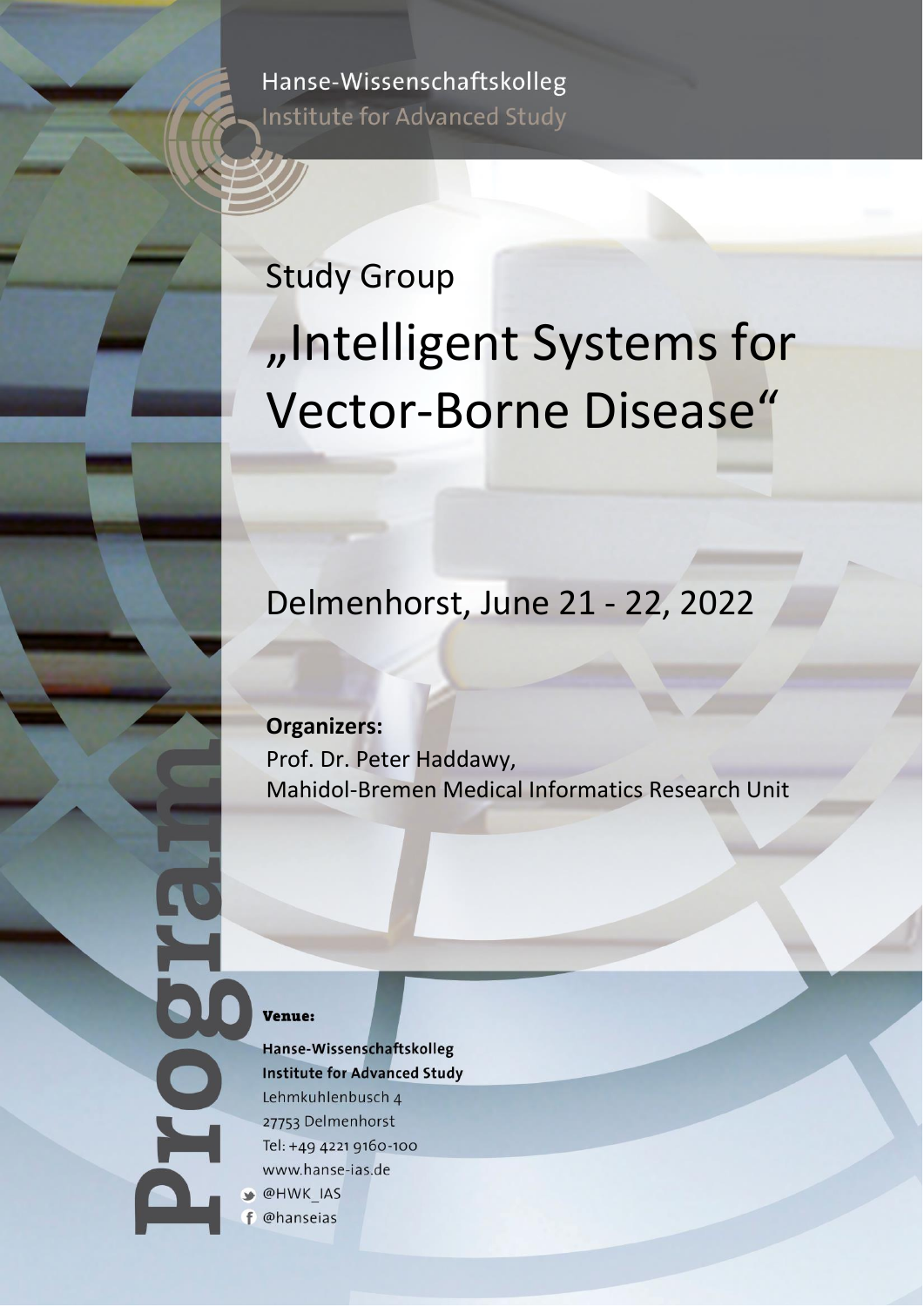### Tuesday, June 21, 2022 – Day 1 Mosquito Sensors (MosquitoSong II)

#### 9:30 – 11:00 *Welcome, Overview, Introductions Peter Haddawy, Anna Förster, Soerge Kelm (15 min)*

#### *2 talks (30 + 5 each)*

- *Saranath Lawpoolsri* The need for mosquito monitoring
- *Patchara Sriwichai* Current approaches to mosquito monitoring
- 11:00 11:20 *COFFEE BREAK*
- 11:20 13:00 *3 talks (25 + 5 each)*
	- *Tim Ziemer* Mosquito antenna modeling
	- *Dinarte Vasconcelos* Prototype IoT bio-acoustic mosquito sensors
	- *Myat Su Yin, Akara Supratak* Deep learning classification models and pipeline
- 13:00 14:30 *LUNCH + PHOTO*
- 14:30 16:00 *3 talks (25 + 5 each)*
	- *Michael Weber* Opto-acoustic approach
	- *Anna Förster* Issues in networking of sensors
	- *Dolvara Gunatilaka* Acoustic sensing platform for noise pollution monitoring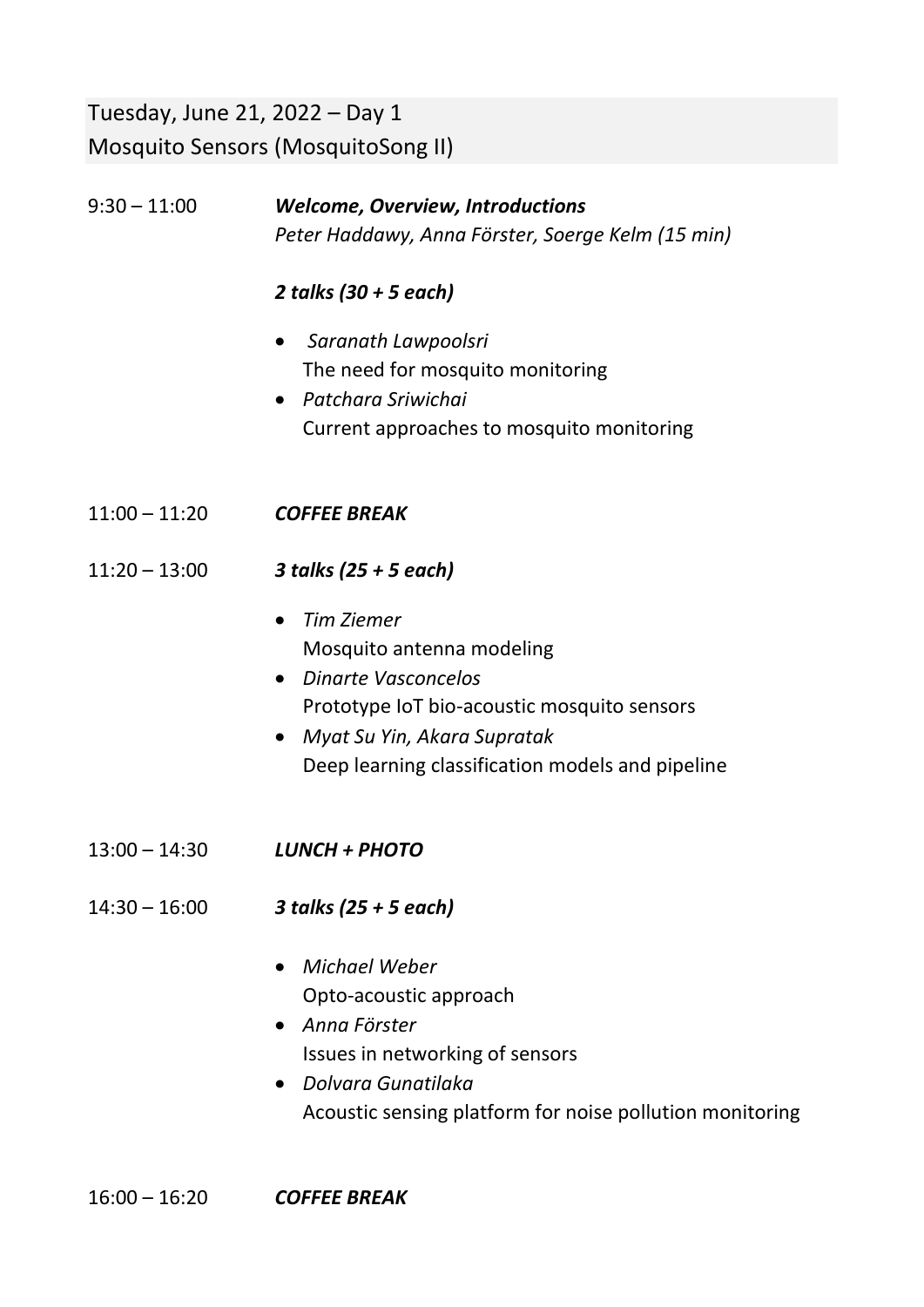#### 16:20 – 18:30 **Discussion**

- Design options acoustic, opto-acoustic, algorithms, hardware
- Sensor development
- Data management
- Evaluation plans
- KMU grant proposal

18:30 – 20:00 *DINNER*

### Wednesday, June 22, 2022

| $9:30 - 11:10$  | <b>Decision Support: Welcome, Overview</b><br>Peter Haddawy, Anna Förster (10 min)                                                                                                                                                             |
|-----------------|------------------------------------------------------------------------------------------------------------------------------------------------------------------------------------------------------------------------------------------------|
|                 | 3 talks (25 + 5 each)                                                                                                                                                                                                                          |
|                 | Dumrong Mairiang, Panisadee Avirutnan (Online)<br>Dengue prognostic prediction project<br>Myat Su Yin, Peter Haddawy<br>DHF and Day Zero predictive models<br>Jennifer Horstmann<br>A system for monitoring of dengue fever patients           |
| $11:20 - 11:30$ | <b>COFFEE BREAK</b>                                                                                                                                                                                                                            |
| $11:30 - 13:00$ | 2 talks (25 + 5 each)<br>& Discussion of next steps (30 min)                                                                                                                                                                                   |
|                 | <b>Thomas Barkowsky</b><br>Mobile4D: Dengue vector control in public healthcare<br><b>Kingdley Badu</b><br>Cutaneous leishmaniasis, A neglected Tropical Skin Disease<br>with a diagnostic challenge: Opportunity for AI assisted<br>diagnosis |